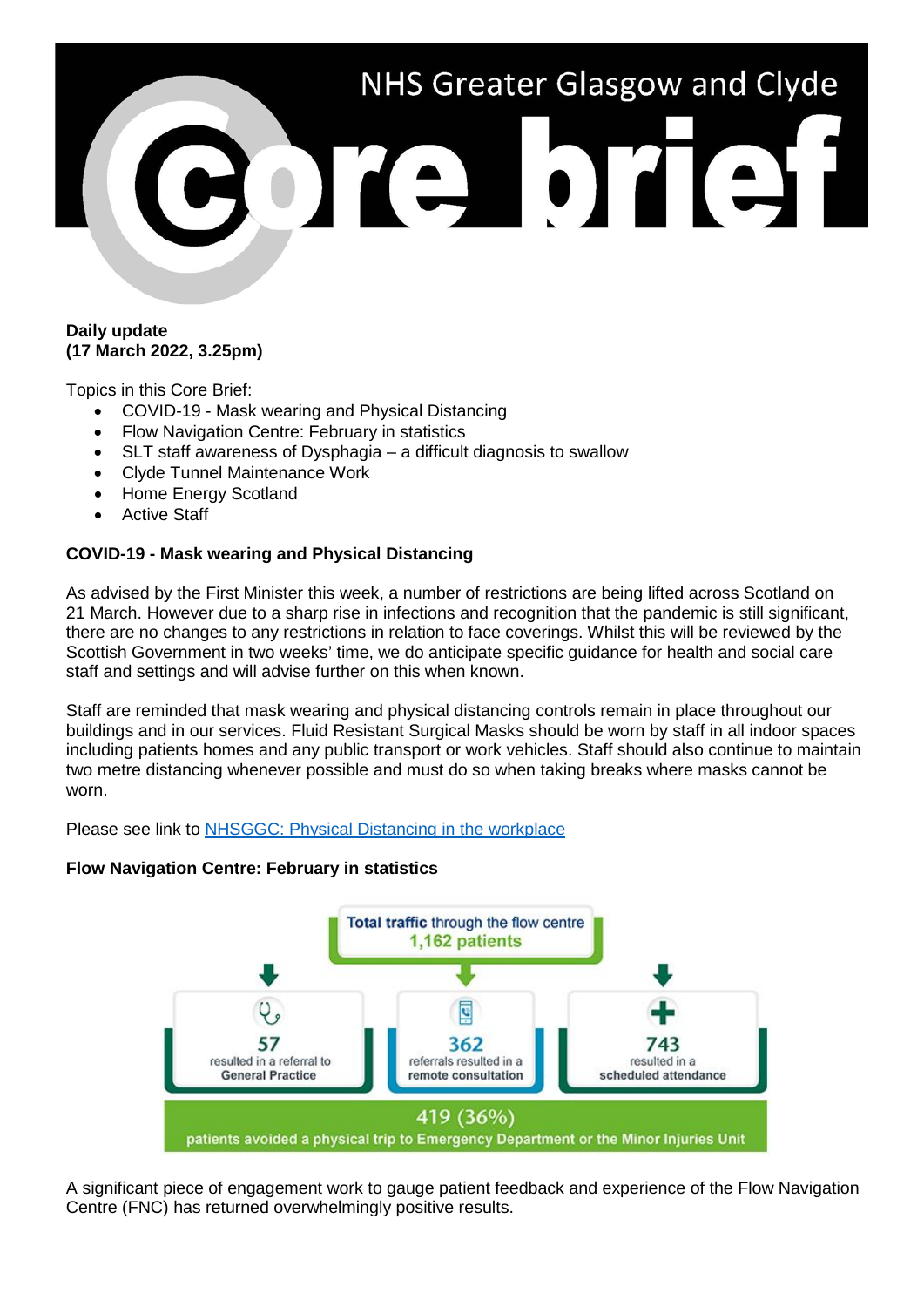Scott Davidson, Deputy Medical Director for Acute Services, said: "The latest figures illustrate the increasingly important role the FNC is playing in helping more effectively control footfall through our unscheduled care pathways by directing people appropriately.

Our ambition for the FNC is to become the first port of call for all non-life threatening but urgent care requirements, so it's really important staff familiarise themselves with the Centre and its work, as we'll be seeing and hearing much more from it as it continues to grow.

Our ambition for the FNC is to become the first port of call for all non-life threatening but urgent care requirements, so it's really important staff familiarise themselves with the Centre and its work, as we'll be seeing and hearing much more from it as it continues to grow.

To find out more visit [Hot Topics](http://www.staffnet.ggc.scot.nhs.uk/Corporate%20Services/Communications/Hot%20Topics/Pages/FlowNavigationCentreFebruaryinstatistics.aspx) and the Flow Navigation Centre [web pages.](https://www.nhsggc.org.uk/about-us/professional-support-sites/flow-navigation-hub/)

## **SLT staff awareness of Dysphagia – a difficult diagnosis to swallow**

Speech and Language Therapists from the QEUH have been raising awareness of a common but sometimes taken for granted condition, by simulating the experience of patients with 'dysphagia'.

Dysphagia, the medical term for swallowing problems, impacts thousands patients every year, and can cause a drastic reduction in their quality of life, increase the risk of



malnutrition, dehydration and even choking if not managed appropriately.

As part of swallowing awareness day yesterday, Staff at the QEUH encouraged colleagues and visitors to try specially adapted diets and use special instruments to eat their lunches to help them understand the condition, its impact, and how the SLT team treats patients with the condition.

Joanne Avery, Speech and Language Therapist at the QEUH, said: "Dysphagia is a common condition and impacts people in such a variety of ways. Today was about raising awareness of this, and highlighting the support available, so that we're able to offer that tailored, person–centred care to patients who might be struggling with swallowing."

If you want to learn more about the condition, or how the SLT team can treat it, please contact [Joanne.Avery@ggc.scot.nhs.uk](mailto:Joanne.Avery@ggc.scot.nhs.uk) or [Catherine.McGee3@ggc.scot.nhs.uk](mailto:Catherine.McGee3@ggc.scot.nhs.uk) or call 0141 451 6368.

## **Clyde Tunnel Maintenance Work**

We have been advised by Glasgow City Council of planned closures of the pedestrian / cycle route through the Clyde Tunnel for essential maintenance.

#### **Southbound Tunnel**

Closed from 0800-1600 on Thursday 24 & Friday 25 March and Monday 4 & Tuesday 5 April.

#### **Northbound Tunnel**

Closed from 0800-1600 from Monday 28 March – Friday 1 April inclusive.

No cycling will be permitted in either bore during the planned work. All bikes must be walked through.

## **Home Energy Scotland**

Home Energy Scotland in Partnership with NHSGGC are offering a free online workshop for all NHS staff on how to save energy at home, date and time below. To book a place click [here.](https://link.webropol.com/s/HomeEnergyScotlandRegistration)